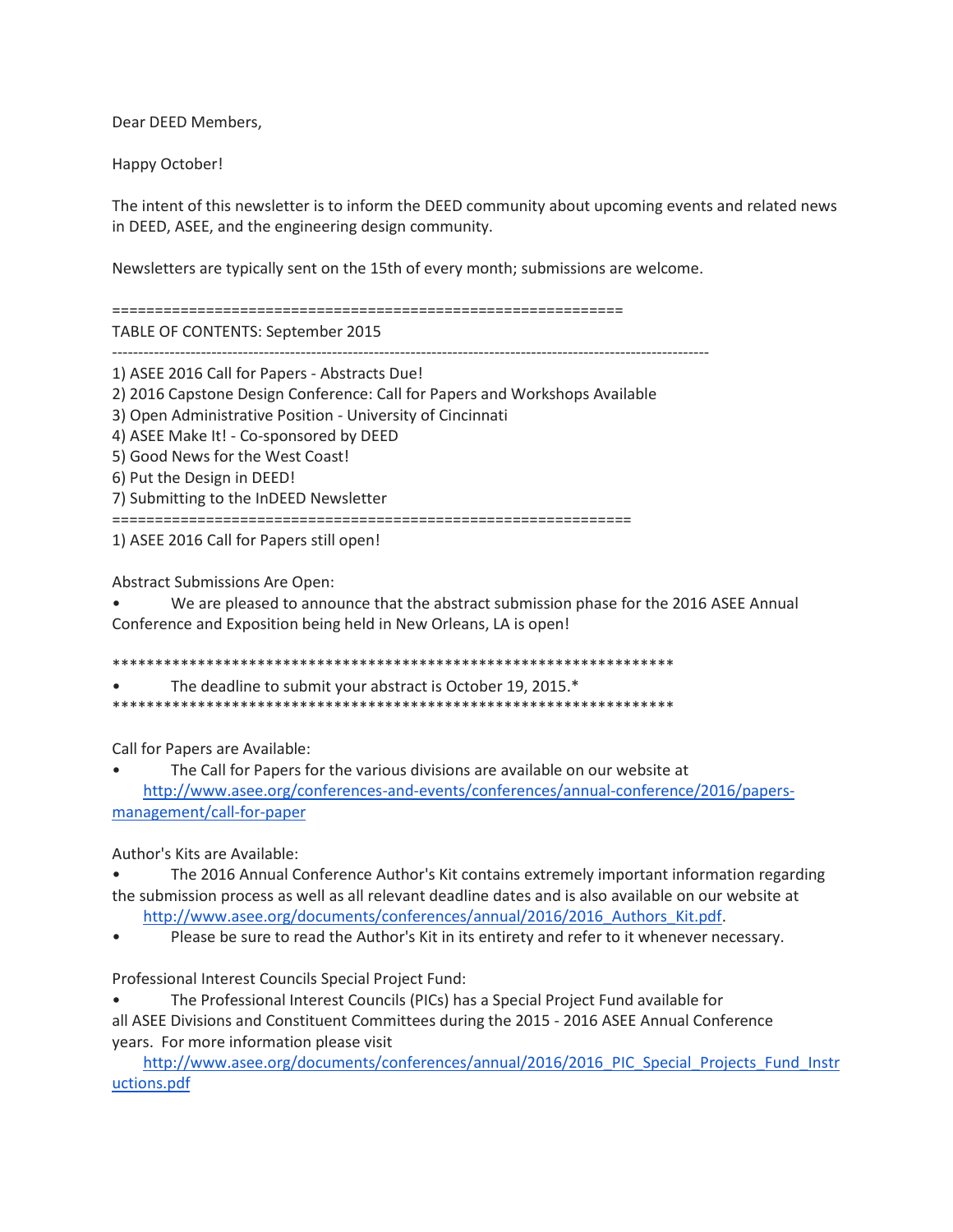Questions?

• If you have any questions regarding submitting your abstract submission, your Monolith account or the paper management process, please contact The Conferences Team at [conferences@asee.org](mailto:conferences@asee.org) or [202-350-5720](tel:202-350-5720) for assistance.

=============================================================

2) 2016 Capstone Design Conference: Call for Papers and Workshops Available

The call for papers and workshops for the 2016 Capstone Design Conference is now available on the conference website:

## [www.capstoneconf.org/callforpapers](http://www.capstoneconf.org/callforpapers)

The deadline for papers and workshops is January 4, 2016 - see the website for submission details.

The conference itself will be held June 6-8, 2016 in Columbus, Ohio, USA. Following in the tradition of past capstone design conferences, it will include dynamic panel discussions, interactive poster presentations, workshops, keynote sessions, and many opportunities for networking. Ultimately, the goal of the Capstone Design Conferences is to provide a forum for the engineering community to share ideas about starting and improving design-based capstone courses. Join the fun!

## =============================================================

3) Open Administrative Position - University of Cincinnati

The Department of Engineering Education (DEE) in the College of Engineering and Applied Science (CEAS) at the University of Cincinnati (UC) invites applications for the position of Department Head. The principal responsibility of this position is to provide leadership and management of the department including responsibility for planning, fiscal management, human resources, and departmental communications. The Department Head is expected to advance the research and teaching missions of the department, nurture collaborations across the college and campus, and work to achieve departmental, college, and university strategic goals.

For more details and to submit an application, please visit: <https://career8.successfactors.com/sfcareer/jobreqcareer?jobId=5701&company=UCPROD&username>

Application must include a cover letter, curriculum vitae, a statement of experience, vision, and leadership and at least three references.

References will only be contacted for those candidates who are selected for the short list. Applications will be reviewed on a rolling basis until the position is filled. UC is an affirmative action/equal opportunity institution.

Point of Contact for questions: Kathleen Ossman - [ossmanka@ucmail.uc.edu](mailto:ossmanka@ucmail.uc.edu)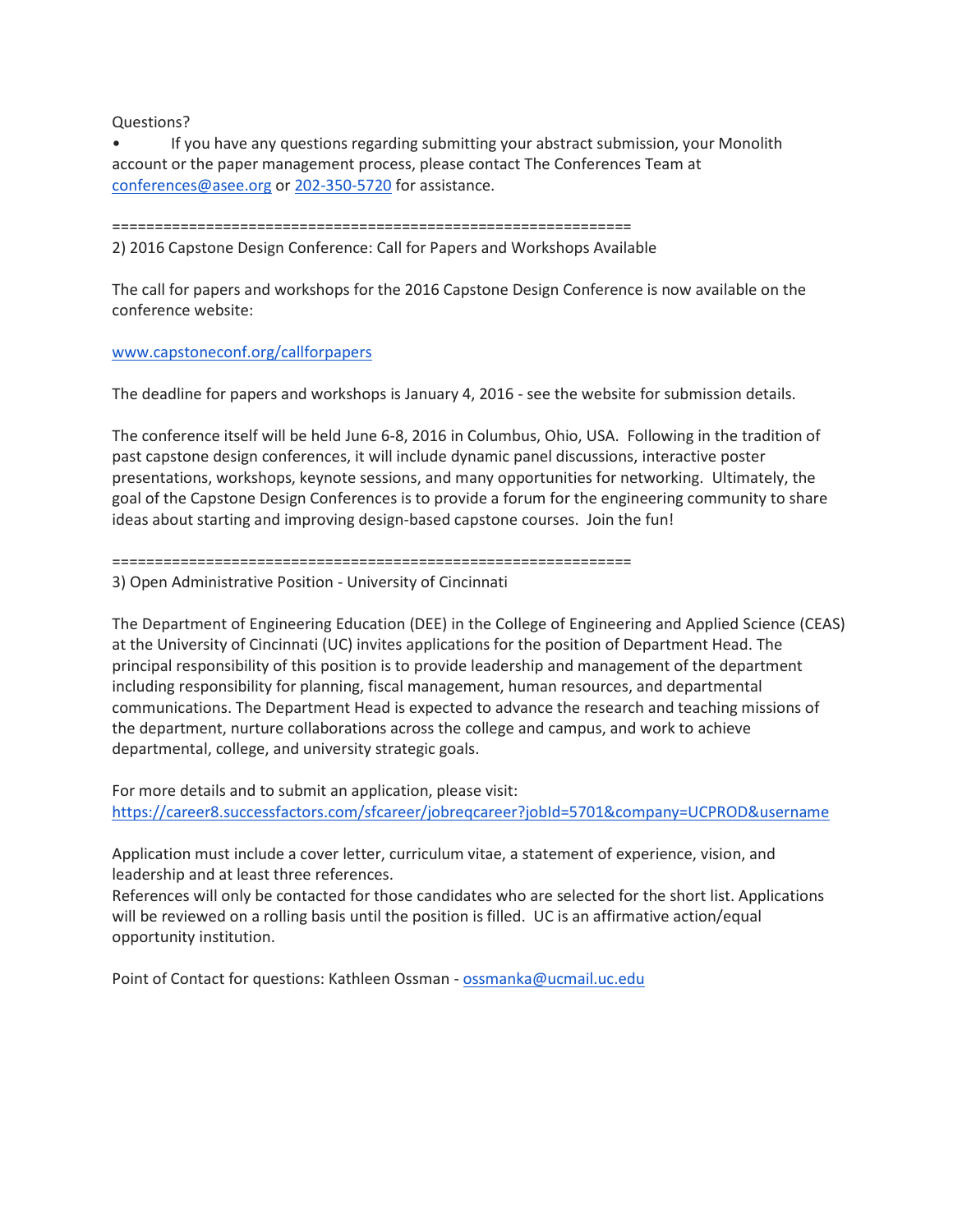## =============================================================

4) ASEE Make It! - Co-sponsored by DEED

Overview: We will be using a poster session as a Maker themed event. Participants are welcomed from all divisions of the society. The only rule is that you must build and bring something to show, display, or demonstrate during the session.

Philosophy: We want to recognize all design and build activities in the truest form of the academic tradition of diverse opinions and expression. The basic caveats would be that it must be:

i) something that can be reproduced

ii) demonstrated

iii) of interest to at least some of an audience of students, faculty, and/or K-12

iv) it was built by you, staff, and/or students.

These projects can range from hard core technical design of mechanical/manufactured products to innovative techniques for textile work. An artistic flair is welcomed.

Why: Mainly it is just fun to design, build, and share. But, the Maker community is a new main pipeline for gifted students of all types and their expression of making things using STEM knowledge and skills. It is a great way for engineering and technology programs to make themselves more approachable to the general public.

Implementation: The Maker themed poster session will feature displays and demonstrations. To fit the ASEE approach, abstracts should be submitted that outline the topic. It is understood that the final details will be set in the Winter. The details and instructions will be submitted as the 'paper'. These should include enough detail to allow others to recreate your work.

The review process will recognize that these will not necessarily match the traditional academic paper. At the conference we are currently planning to use part of the poster exhibition space. If we receive a large number of submissions, additional space in the exhibition hall is planned for expansion.

Who: Members of all divisions are invited to participate. This is also an opportunity for the liberal arts and library divisions. Aside from technical work, the displays may also include personal hobbies.

How: The nitty gritty.

1. (Oct., 19) Submit an abstract to the Manufacturing division with a title that begins "MAKER: \_\_\_your title for the project to display ".

<http://www.asee.org/public/conferences/56/papers>

2. (Feb., 2) Write a draft paper that outlines the work and how to build it. It is understood that some details may be rough, but fill this in as well as possible.

3. (Apr., 5) The final paper is due.

4. (June 15-17) A time and location will be selected. You should be prepared to set up and display and demonstrate during the session.

A poster can be valuable for casual spectators as you demonstrate.